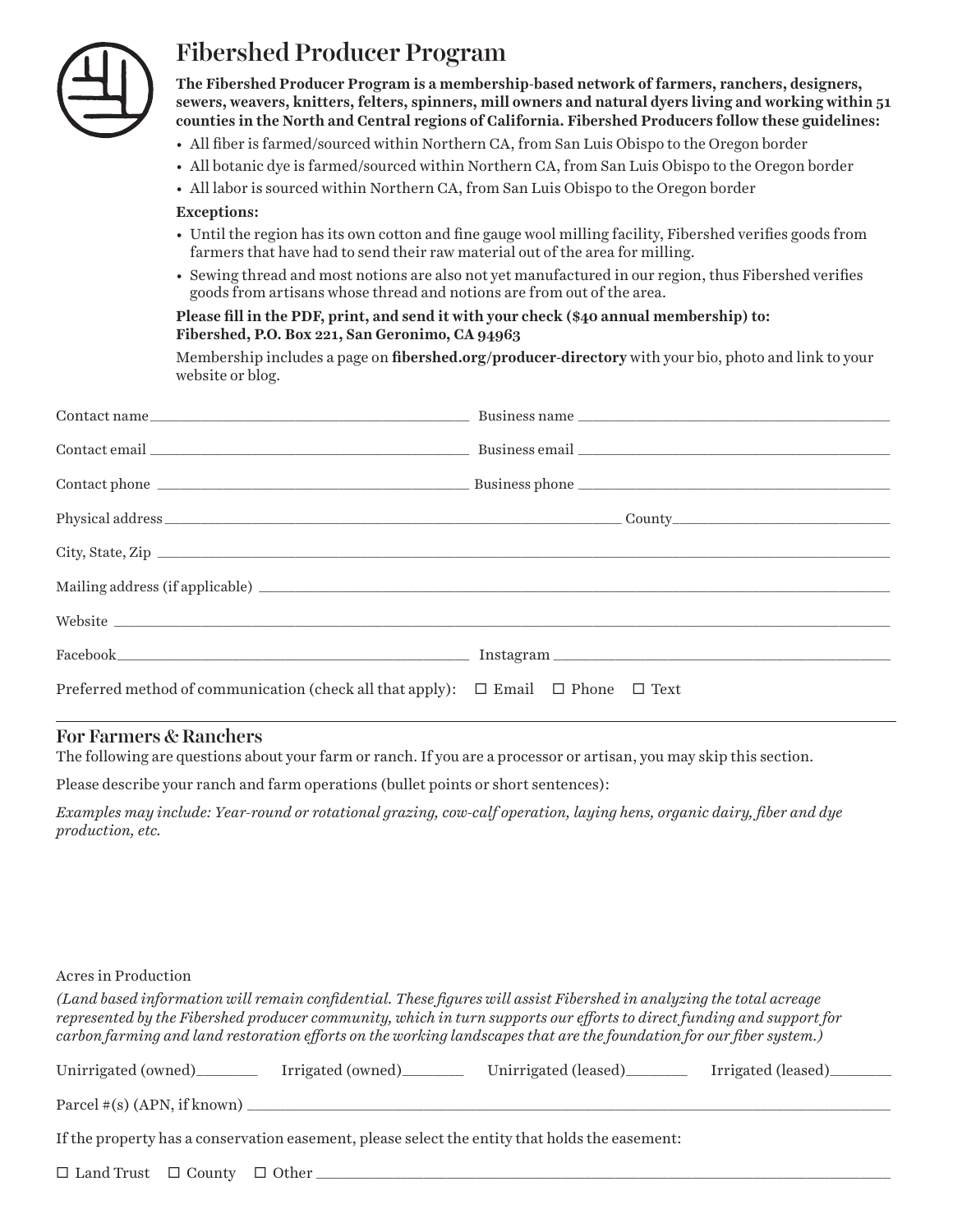| Do you have a Carbon Farm Plan? $\Box$ Yes $\Box$ No                                                                                             |
|--------------------------------------------------------------------------------------------------------------------------------------------------|
|                                                                                                                                                  |
|                                                                                                                                                  |
| Are you interested in knowing more about carbon farming? $\Box$ Yes $\Box$ No                                                                    |
| Are you a rancher? (Check all that apply) $\Box$ alpacas $\Box$ angora goats $\Box$ angora rabbits $\Box$ cashmere goats                         |
|                                                                                                                                                  |
| What breeds, colors, and micron count of fiber, if known?<br>For more information on first-time micron count testing, contact lexi@fibershed.org |
|                                                                                                                                                  |
|                                                                                                                                                  |
|                                                                                                                                                  |
|                                                                                                                                                  |
|                                                                                                                                                  |
| Please provide the full name and organization of the person who shears your animals                                                              |
|                                                                                                                                                  |
| Are you a farmer/nursery? (Check all that apply) $\Box$ coreopsis $\Box$ cotton $\Box$ flax $\Box$ hemp $\Box$ indigo                            |
| $\Box$ natural dye plants $\Box$ nettle $\Box$ protein $\Box$ ramie $\Box$ willow $\Box$ other:                                                  |
|                                                                                                                                                  |
|                                                                                                                                                  |
| For each fiber-type or crop checked above, please provide approximate pounds: ________________________________                                   |
|                                                                                                                                                  |
| For each fiber-type or crop checked above, please provide approximate acres this crop is grown on:                                               |
|                                                                                                                                                  |
| What color fibers do you have? (Check all that apply) $\Box$ black $\Box$ brown $\Box$ cream $\Box$ fawn $\Box$ grey $\Box$ silver               |
|                                                                                                                                                  |
| Where do you sell your fiber? (Check all that apply)                                                                                             |
| $\Box$ Utah or Roswell wool pool                                                                                                                 |
| □ Direct-to-Consumer - unprocessed                                                                                                               |
| $\Box$ Direct-to-Consumer – with value-added processing                                                                                          |
| $\square$ None - goes into the compost                                                                                                           |
|                                                                                                                                                  |
|                                                                                                                                                  |
|                                                                                                                                                  |

\_\_\_\_\_\_\_\_\_\_\_\_\_\_\_\_\_\_\_\_\_\_\_\_\_\_\_\_\_\_\_\_\_\_\_\_\_\_\_\_\_\_\_\_\_\_\_\_\_\_\_\_\_\_\_\_\_\_\_\_\_\_\_\_\_\_\_\_\_\_\_\_\_\_\_\_\_\_\_\_\_\_\_\_\_\_\_\_\_\_\_\_\_\_\_\_\_\_\_\_\_\_\_\_\_\_\_\_\_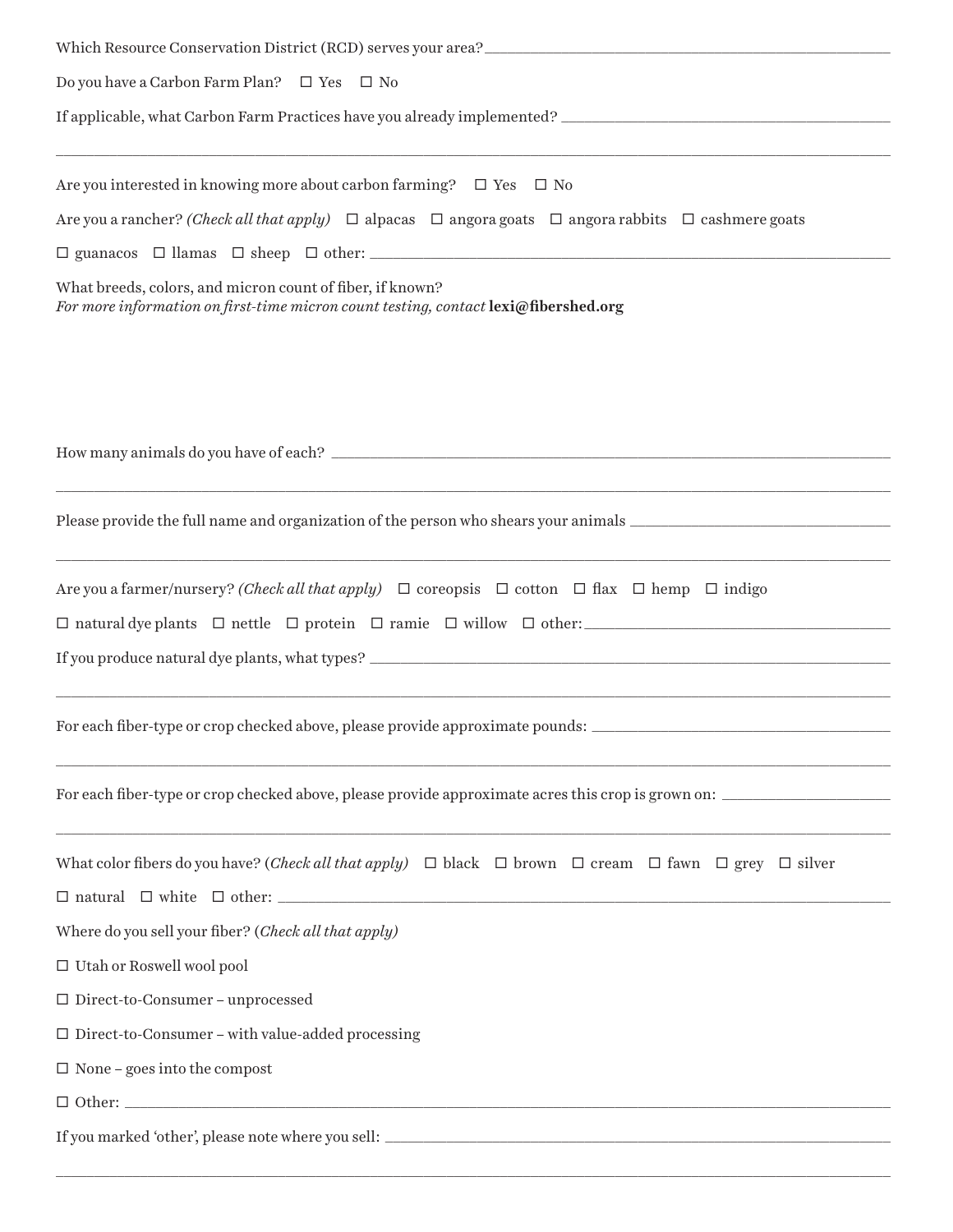| Are you looking for new markets? $\Box$ Yes $\Box$ No                                                                                    |
|------------------------------------------------------------------------------------------------------------------------------------------|
| What services do you offer? (Check all that apply) $\Box$ boarding $\Box$ breeding specialist $\Box$ grazing services $\Box$ shearing    |
|                                                                                                                                          |
| If you offer teaching/education, what classes do you offer? (Check all that apply)                                                       |
| $\Box$ agricultural practices (e.g. soil building methods) $\Box$ fiber animal care and husbandry $\Box$ fleece grading/classing         |
|                                                                                                                                          |
| <b>For Processors</b>                                                                                                                    |
| Are you a processor? <i>(Check all that apply)</i> $\Box$ cotton gin $\Box$ felt maker (commercial scale)                                |
|                                                                                                                                          |
| For Artisans & Retailers                                                                                                                 |
| Are you an artisan? (Check all that apply) $\Box$ basket-maker $\Box$ designer $\Box$ felter $\Box$ knitter $\Box$ natural dyer          |
|                                                                                                                                          |
| Are you a retailer? (Check all that apply) $\Box$ book store $\Box$ clothing store $\Box$ craft supplier $\Box$ marketplace/mercantile   |
|                                                                                                                                          |
|                                                                                                                                          |
| What goods do you sell? (Check all that apply) $\Box$ accessories (bags, hats, socks, etc.) $\Box$ batting $\Box$ body care              |
| $\Box$ bulk fiber $\Box$ children's garments $\Box$ dye garden seeds $\Box$ dye plants materials/extracts $\Box$ dye plant starts        |
| $\Box$ fabric $\Box$ felt $\Box$ felted goods $\Box$ flax tow $\Box$ hand-spun yarn $\Box$ home textiles $\Box$ knit goods               |
| $\Box$ knitting patterns $\Box$ knitwear $\Box$ ready-to-wear garments $\Box$ roving $\Box$ seeds $\Box$ tanned hides $\Box$ woven goods |
|                                                                                                                                          |
| $\Box$ other                                                                                                                             |
| Where do you sell your product? (Check all that apply) $\Box$ farmers markets $\Box$ online stores                                       |
| What services do you offer? (Check all that apply) $\Box$ basket making $\Box$ carding $\Box$ cotton ginning $\Box$ dyeing               |
| $\Box$ felting $\Box$ garment construction $\Box$ garment design $\Box$ knitting-hand $\Box$ knitting-machine                            |
| $\Box$ knitting pattern design $\Box$ milling $\Box$ production dyeing $\Box$ spinning $\Box$ teaching/education $\Box$ weaving          |
|                                                                                                                                          |
| If you offer teaching/education, what classes do you offer? (Check all that apply)                                                       |
| $\Box$ bast fiber processing $\Box$ crocheting $\Box$ embroidery $\Box$ felting $\Box$ garment design $\Box$ hide tanning                |
| $\Box$ knitting $\Box$ mending $\Box$ natural dyeing - fabric $\Box$ natural dyeing - resist or surface design techniques                |

\_\_\_\_\_\_\_\_\_\_\_\_\_\_\_\_\_\_\_\_\_\_\_\_\_\_\_\_\_\_\_\_\_\_\_\_\_\_\_\_\_\_\_\_\_\_\_\_\_\_\_\_\_\_\_\_\_\_\_\_\_\_\_\_\_\_\_\_\_\_\_\_\_\_\_\_\_\_\_\_\_\_\_\_\_\_\_\_\_\_\_\_\_\_\_\_\_\_\_\_\_\_\_\_\_\_\_\_\_